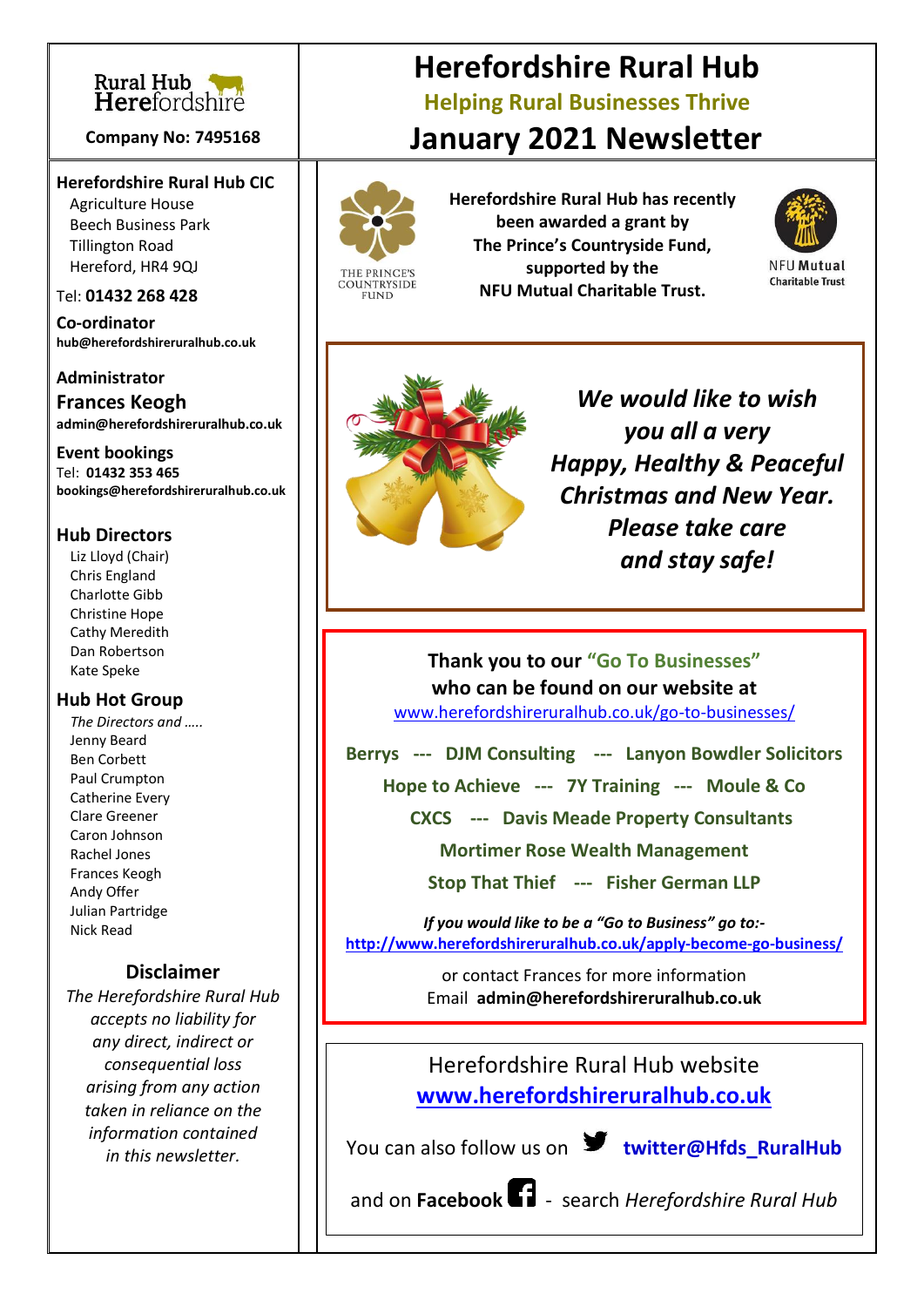## **Government sets out its plan for agricultural transition in England**

The Government has published **"The Path to Sustainable Farming: An Agricultural Transition Plan 2021 to 2024"** which can be accessed at:<https://www.gov.uk/government/publications/agricultural-transition-plan-2021-to-2024>

This sets out the changes that Defra will make to English agricultural policy over the 7-year agricultural transition period and explains what those changes will mean for farmers and land managers in practice.

**The Basic Payment Scheme is being gradually phased out, between 2021 and 2027**, and the intention is that it will become delinked from land in 2024. **The money released from the BPS Direct Payments will be re-invested into delivering new agricultural schemes in this parliament. These schemes and proposed times for rolling them out are outlined in the ATP document (link above).**

| BPS Direct Payments planned reduction percentages from 2021 - 2024 |                     |                     |                     |                     |
|--------------------------------------------------------------------|---------------------|---------------------|---------------------|---------------------|
| <b>BPS payment band</b>                                            | 2021<br>scheme year | 2022<br>scheme year | 2023<br>scheme year | 2024<br>scheme year |
| First £30,000 of claim will be reduced at                          | 5%                  | 20%                 | 35%                 | 50%                 |
| Next £30,000 to £50,000 will be reduced at                         | 10%                 | 25%                 | 40%                 | 55%                 |
| Next £50,000 to £150,000 will be reduced at                        | 20%                 | 35%                 | 50%                 | 65%                 |
| Rest of claim over £150,000                                        | 25%                 | 40%                 | 55%                 | 70%                 |

**e.g. for a claim worth £40,000 in 2021 – a 5% reduction would be applied to the first £30,000 (£1,500) and a 10% reduction to the next £10,000 (£1,000) - so the revised payment would be £40,000 minus £2,500 = £37,500**

## **Basic Payment Scheme 2021**

- In 2021, the three 'greening' requirements previously attached to 30% of a farmer's Basic Payment Scheme payment will come to an end. Although the greening requirements will be removed farmers **will** still have to meet the minimum standards on the environment, animal and plant health, and animal welfare. This includes meeting the rules on hedges and buffer strips.
- Please note, the 2020 greening requirements remain in place until the end of the 2020 BPS scheme year, **with the exception of the EFA cover crop requirement.** This will extend into early 2021 as cover crops have to be maintained between 1 October 2020 and until at least 15<sup>th</sup> January 2021.
- The land used to claim BPS payments will need to meet the rules that apply in the part of the UK where the land is located.
- **These changes will not affect the overall payment received by each farmer as the money will instead be added to farmers' entitlements under the Basic Payment Scheme.**
- Inspections will still be carried out to check land eligibility and to make sure that the cross compliance rules are being met.
- There will still be non-BPS-related rules that will apply to permanent grassland going forward, such as those covered under Environmental Impact Assessment criteria.
- **Although actions under greening will not be tied to the BPS payment, it could be very important to retain your former greening options, EFA options in particular, because of the environmental and business benefits they can offer, and especially when planning for the forthcoming ELMs schemes, which will help to mitigate the loss of the BPS Payments.**

## **Guide to Cross Compliance in England 2021**

## **<https://www.gov.uk/guidance/guide-to-cross-compliance-in-england-2021>**

Farmers and landowners must follow these Cross Compliance rules if they claim for the Basic Payment Scheme, a Stewardship Scheme or the English Woodland Grant Scheme in 2021.

## **Countryside Stewardship Scheme**

- CSS will be open for new applications in 2021, 2022 and 2023. Extensions will also be available to those already in Countryside Stewardship and Environmental Stewardship who wish to continue their agreement.
- For 2021, the limit on capital-only Water Capital and Hedgerows & Boundaries Grants will be increased from £10k to £20k.
- Defra has also reiterated its policy that it will be possible to move from a CS agreement to an ELM Scheme without penalty, so all farmers not in a Scheme should consider applying for CS in the coming years to help them prepare for the transition in agriculture.

## **Woodland Grants: Countryside Stewardship**

You can now submit grant applications for the following schemes under the **domestic regulations.** New manuals (covering domestic regulations) are available. If successful, your agreement will start on or after 1 January 2021 and will fall under domestic regulations and funding. **Click on the links below for full details and guidance.**

- **[Woodland creation](https://www.gov.uk/guidance/woodland-creation-grant-countryside-stewardship)**
- **[Woodland management plan](https://www.gov.uk/guidance/woodland-management-plan-grant-countryside-stewardship)**
- **[Woodland tree health](https://www.gov.uk/guidance/woodland-tree-health-grant-countryside-stewardship)**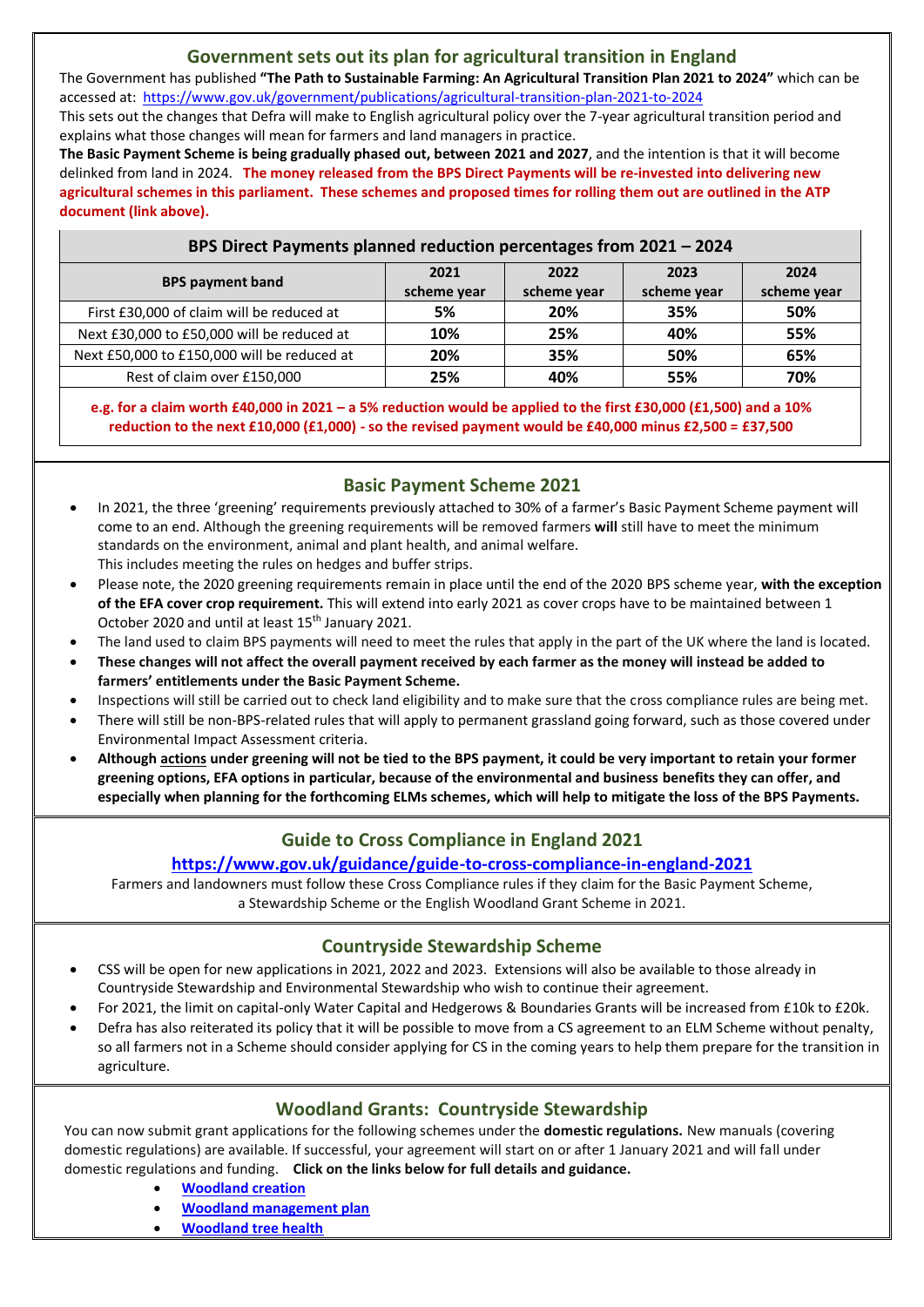## **EU EXIT: Changes ahead, act now**

## **Do you export or import goods/livestock to/from the EU? Do you employ labour from the EU?**

**You can visi[t http://www.gov.uk/transition](http://www.gov.uk/transition) to see what steps you might need to take,** 

**and use the business checker which will give you a personalised list of actions to prepare your business.** 

**You can also visit the Marches Growth Hub's [EU Exit resource page](https://www.marchesgrowthhub.co.uk/advice-and-support/eu-exit-advice-for-businesses/) for more information on all of the above.**

## **Annual Sheep and Goat inventory for England**

The annual sheep and goat inventory for farmers in **England** should be completed **for 1 st December**. and returned to Defra **by 31st December**. You should receive your forms in the post or a link via email from DEFRA.

**In addition, you should include your annual inventory total as at 1st December in your holding register.**

**You can complete your for[m online](https://www.gov.uk/guidance/sheep-and-goat-keepers-how-to-keep-a-holding-register#record-and-submit-your-annual-inventory) or by post – before 31st December.** 

The holding register document should be retained on your holding and will be reviewed at an inspection.

## **Avian Influenza Prevention Zone in** [England](https://www.gov.uk/guidance/avian-influenza-bird-flu)**,** [Wales](https://gov.wales/all-wales-prevention-zone-declared-protect-poultry-avian-flu-0) **and** [Scotland](https://www.gov.scot/publications/avian-influenza-bird-flu/)**.**

### **New housing rules for ALL poultry keepers in England, Wales & Scotland from 14th December 2020**

The new rules mean that it is currently a legal requirement for all bird keepers to keep their birds housed or otherwise separate from wild birds and follow strict biosecurity measures to combat the spread of Avian Influenza.



To assist you to comply with this requirement or perhaps to assist a poultry keeping neighbour, please find below a link to a wealth of support information from the NFU, which is being made available to all poultry keepers.

**All poultry keepers can access this Avian Influenza information without the requirement for a membership number or password. [Biosecurity resources for poultry keepers \(nfuonline.com\)](https://www.nfuonline.com/sectors/poultry/poultry-news/biosecurity-resources-for-poultry-keepers/)**

## **Grassland Derogations in 2021**

Defra has confirmed that grassland derogations for livestock manure in Nitrate Vulnerable Zones will be offered in England in 2021. **The statutory deadline for applications is 31 December 2020. However, the Environment Agency recognises that this is a short application window and will use its best efforts to process applications received between 1 January and 31 January 2021.** It should be noted that these late applications will be considered on a case-by-case basis and there may be delays or difficulty contacting the Environment Agency during this period. **Therefore, farmers are urged to contact the Environment Agency on 03708 506 506 (Monday to Friday, 8am to 6pm) as soon as possible prior to the 31 December to guarantee that their derogation application will be processed.**

## 撼

## *Still places available …*

Department for Environment

#### **Are you worried about the future of your farm? The Defra Future Farming Resilience Fund is providing support to farmers and land managers**

**Herefordshire. You are invited to join the programme.**

The challenges caused by Coronavirus, extreme weather and the forthcoming changes to agricultural support as a result of leaving the EU may put significant stress on our businesses. This could leave many farmers and land managers in England needing to adapt their business model and carefully considering options for the future. This programme will provide information, tools, advice and support to farmers through this period of change.

**The full programme includes:**

## **Resilience planning – introduction to tools and policy changes.**

Join a session led by The Anderson Centre who will introduce some tools and tips on reviewing business performance. You will also receive insight on the future changes to agricultural policy and the opportunities and threats these may bring.

**One-to-one farm resilience reviews.** A specialist business adviser from The Anderson Centre will support you in identifying the potential risks and opportunities for your business.

• **Your own business plan.** A personalised plan identifying actions to help mitigate the risks your business faces and to support you in its implementation.

• **Group Workshops.** Bringing together local farmers to talk about the risks &opportunities, to share ideas &learn from each other. **All the advice provided will be completely free of charge**, but you will be required to complete an agreement letter, plus a survey at the start and the end of the programme. Places are limited so booking is essential and unfortunately, we cannot guarantee that everyone who registers will be offered a place.

**\*\*Coronavirus\*\***

During Coronavirus restrictions we will be able to deliver some services remotely using telephone and other electronic methods. While the future of the social distancing restrictions is still uncertain, we do expect to be able to provide face to face support on-farm as the programme progresses.

**How can you get involved? …. To register your interest click [HERE](https://www.eventbrite.co.uk/e/future-farming-resilience-fund-agricultural-transition-webinar-registration-122378516437)**

**If you require help with the registration or have any questions, please contact the Ricardo Future Farming Resilience Project team: Tel 01235 753530 or email [FFRF@ricardo.com](mailto:FFRF@ricardo.com)**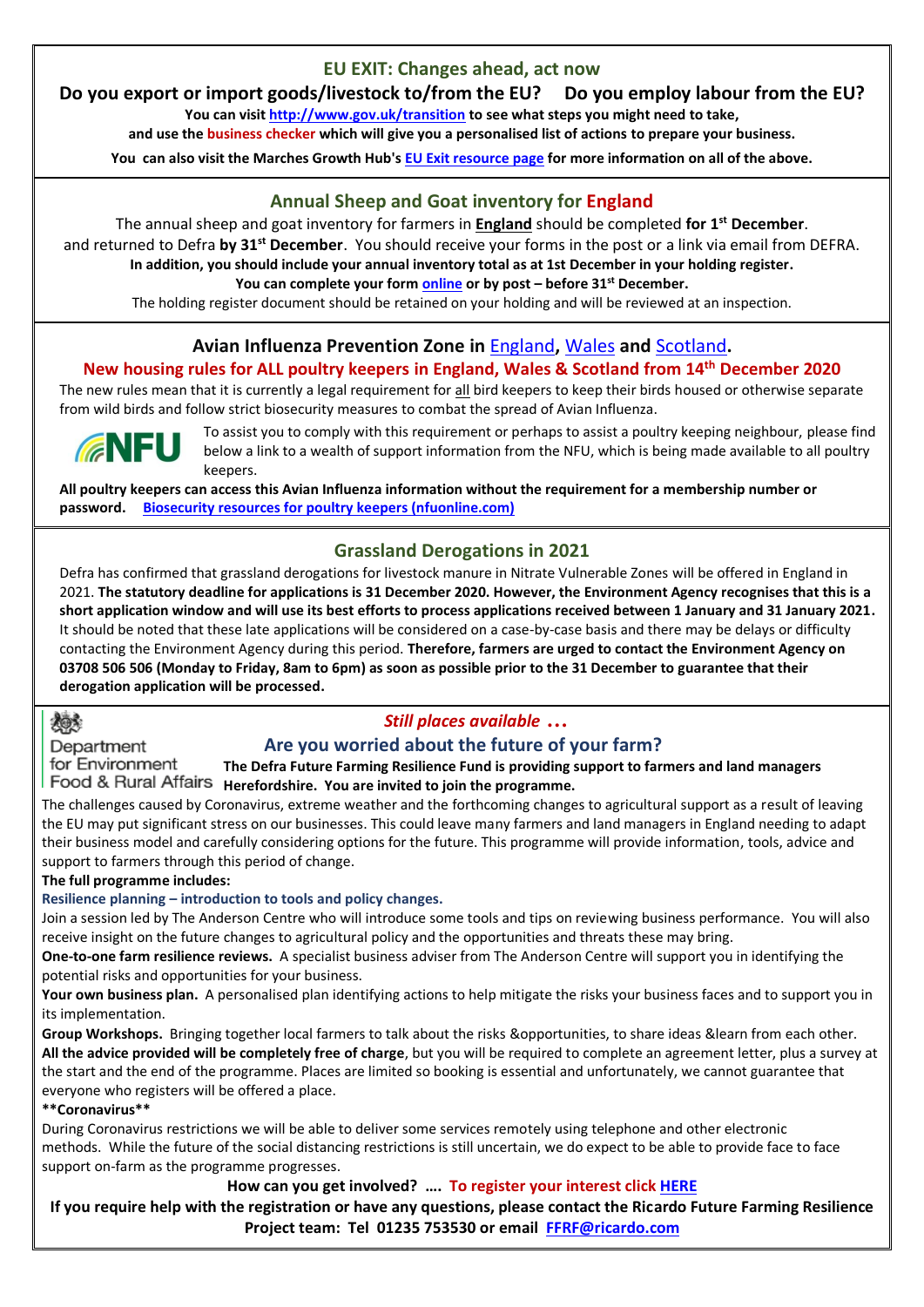## **Complete this survey to enter a prize draw to win £200**

ADAS is conducting a survey of farmers on behalf of The Prince's Countryside Fund. This is to understand the impact of The Prince's Farm Resilience Programme (PFRP) on farm businesses in terms of economic performance and wider social and environmental outcomes.

#### As part of assessing the impact of the programme we need to survey a control group of similar farms who have not at any **point taken part in The Prince's Farm Resilience Programme (PFRP)**.

The survey will be conducted in line with the Market Research Society Code of Conduct and all answers you provide will be treated in the strictest confidence and any views will remain anonymous. The findings of this survey will help inform how the programme can improve and develop to help farm businesses more effectively in the future.

The survey is voluntary and should take no more than 20 minutes.

Full completion of the survey offers you the chance to enter a prize draw to win £200 (Full T&Cs can be found on the survey). **To complete the survey and enter the £200 prize draw please follow the link below:**

**<https://adas-survey.onlinesurveys.ac.uk/pfrp-non-beneficiary-survey-v2>**

## **Herefordshire Climate Change and Net Zero Survey**

The Herefordshire Climate Change and Environmental Emergency Group have launched an **[online survey](https://www.surveymonkey.co.uk/r/N79DSG5)** aimed at finding out more about how farmers in the county are engaging with climate change. Please could you respond to the survey as it is a valuable opportunity to demonstrate what our sector can deliver to achieve net zero. The survey asks a range of questions including the drivers, barriers, and opportunities to integrate bet zero into farming businesses.

*IT'S FREE AND FRIENDLY*

**N FARMBENCH** 

## *Still places available for ….*

#### **WHAT IS IT?**

- ➢ **Free**, **easy to use**, online tool by AHDB to help you to interpret your enterprise data:
	- o Help identify **business strengths and weaknesses**
	- o Anonymously **compare data** with other similar farm businesses
- $\triangleright$  Group reports and feedback/discussion breakfast groups hosted by **DJMC**

#### **HOW WILL IT HELP YOUR BUSINESS?**

- ➢ Make evidence-based **informed decisions** to:
	- o **Improve business performance** and **profitability**
	- o **Measure - change - analyse**
	- o **Protect** your business against market volatility
- ➢ Create a plan to **future proof** your business

**The service predominantly covering the five counties of the West Midlands has a limited budget for the 2020 harvest year– so register now to secure your place!** 



For further information, and to **REGISTER** please contact Marie Charles at DJM Consulting **01746 785121 marie@theruralbusiness.co.uk**



*\*To be eligible you must grow at least 1ha of a combinable crop in 2020 and must not have entered or submitted for validation, data for harvest 2019* 

*HELP from DJM Consulting to get you set up on the FREE Farmbench programme!\**

fasterfarmers

**Free Webinars for you to view on the Herefordshire Rural Hub website**



**2 FREE mini masterclass online videos (20-30 mins each) with Tara Punter PR**

**1 - How to create a marketing strategy**

**2 - How to use video as part of your social media campaign**

**Clic[k HERE](https://herefordshireruralhub.co.uk/whats-on/mini-masterclasses-how-to-create-a-marketing-strategy-how-to-use-video-as-part-of-your-marketing/) to view the videos**



## **Lots of free webinars for farmers**

**This winter the normal programme of Monitor Farm and Strategic Farm meetings will be online. AHDB have planned a programme of ["Monitor Farm Mondays"](http://link.ahdb.org.uk/c/6/?T=NDUxNzg1OTU%3AcDEtYjIwMjkzLTA3NWE3YmZmMzk2MzQxYWQ5MDRkZDE1YTM0M2MwYmZl%3AaHViQGhlcmVmb3Jkc2hpcmVydXJhbGh1Yi5jby51aw%3AY29udGFjdC1kYzEyMTg4NDIzZDdlNjExODBjMDAwNTA1NmI4NjRiZi1lNzE2NWY1NTJhODA0YmIzODE2ODg4ZTU5YWZhYTljMA%3AZmFsc2U%3AMQ%3A%3AaHR0cHM6Ly9haGRiLm9yZy51ay9tZm1vbmRheXM_X2NsZGVlPWFIVmlRR2hsY21WbWIzSmtjMmhwY21WeWRYSmhiR2gxWWk1amJ5NTFhdyUzZCUzZCZyZWNpcGllbnRpZD1jb250YWN0LWRjMTIxODg0MjNkN2U2MTE4MGMwMDA1MDU2Yjg2NGJmLWU3MTY1ZjU1MmE4MDRiYjM4MTY4ODhlNTlhZmFhOWMwJmVzaWQ9ZThlMDZiZDUtY2MwZS1lYjExLWE4MTMtMDAyMjQ4MWE2YzY2&K=kXLtF2yytLleNhvY810b6Q) webinars and other digital [Strategic Farm](http://link.ahdb.org.uk/c/6/?T=NDUxNzg1OTU%3AcDEtYjIwMjkzLTA3NWE3YmZmMzk2MzQxYWQ5MDRkZDE1YTM0M2MwYmZl%3AaHViQGhlcmVmb3Jkc2hpcmVydXJhbGh1Yi5jby51aw%3AY29udGFjdC1kYzEyMTg4NDIzZDdlNjExODBjMDAwNTA1NmI4NjRiZi1lNzE2NWY1NTJhODA0YmIzODE2ODg4ZTU5YWZhYTljMA%3AZmFsc2U%3AMg%3A%3AaHR0cHM6Ly9haGRiLm9yZy51ay9zZndlZWstd2ludGVyLTIwMjA_X2NsZGVlPWFIVmlRR2hsY21WbWIzSmtjMmhwY21WeWRYSmhiR2gxWWk1amJ5NTFhdyUzZCUzZCZyZWNpcGllbnRpZD1jb250YWN0LWRjMTIxODg0MjNkN2U2MTE4MGMwMDA1MDU2Yjg2NGJmLWU3MTY1ZjU1MmE4MDRiYjM4MTY4ODhlNTlhZmFhOWMwJmVzaWQ9ZThlMDZiZDUtY2MwZS1lYjExLWE4MTMtMDAyMjQ4MWE2YzY2&K=iEaZ-Nlb1P1Bv9hu8LM5hA) and Agronomy events.**

Where appropriate, BASIS and NRoSO points are available for attending these webinars and information is available on the webinar events pages.

Click on the link below, which takes you direct to the events page of the AHDB website where all of the events are listed. **[Farm events and agricultural shows | AHDB](https://ahdb.org.uk/events)**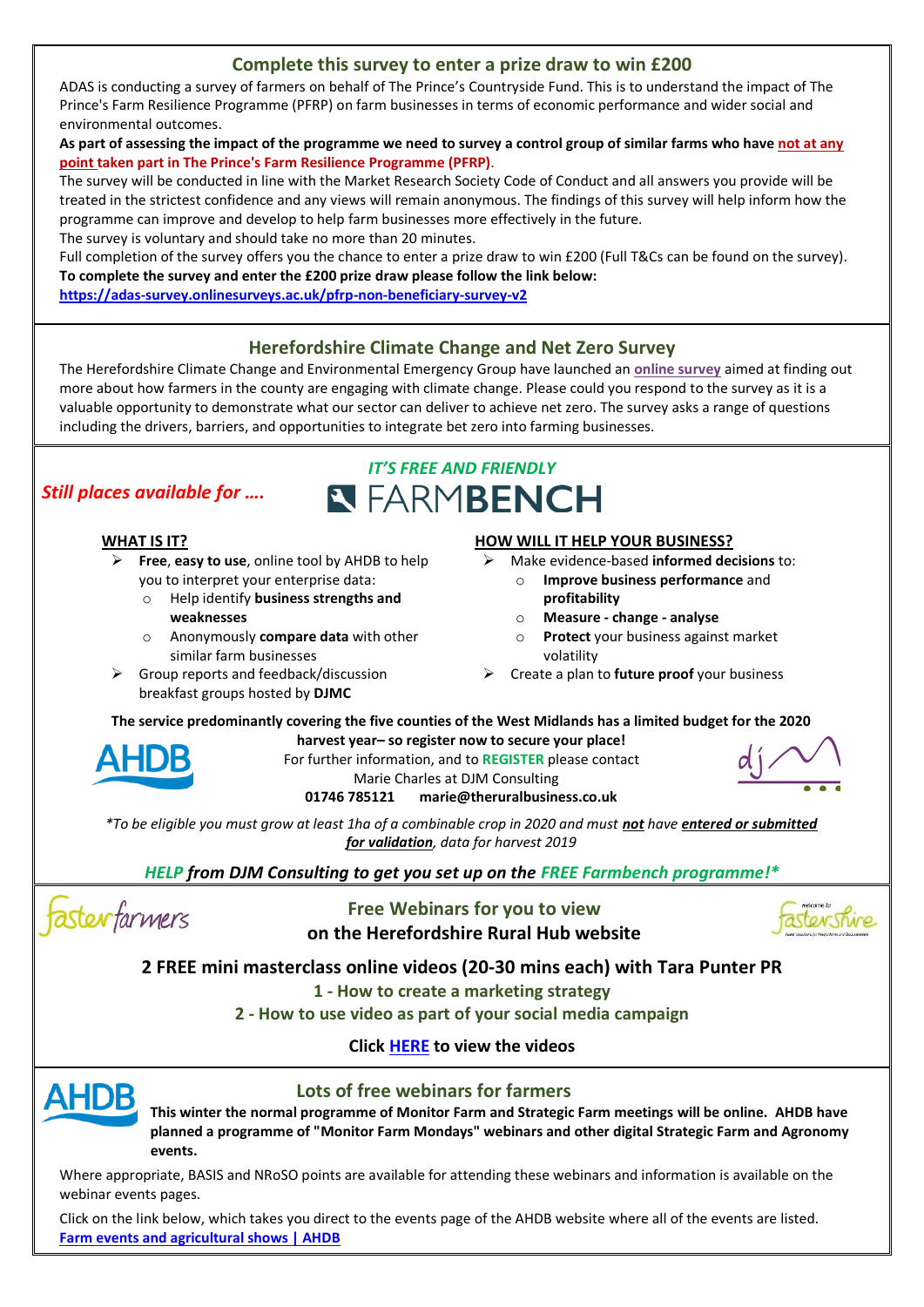In case you missed any, recordings of previous AHDB webinars can be found on the AHDB "Online events and webinar archive" at **<https://ahdb.org.uk/webinars>**



**Lucinda Lewis (**07824 904 877); **Mike Williams** (07920 441 215); T**om Jolley** (07545 253 155); **Jonny Pugh** (07825 743 447) **Abi Croshaw** (07990 068 941); **Claire Spicer** (07741 856 770); **Ben Nott** (07539 902 680); **Rebecca Meredith** (07539 902 681)

#### **SEVERN Support Available from Severn Trent in the Wye Catchment Wye & Usk** TRENT

Severn Trent Water are working with the Wye & Usk Foundation to fund advice and grant schemes in the Wye on an annual basis. It is restricted to the Drinking Water Safeguarding Zone which follows the main rivers, so if you farm on the main stem of the Wye, Lugg or Frome and would like to improve a pesticide handling area or disposal options like biobeds or biofilters there may be funding available to support this. Contact one of the advisers below to check whether you are in the eligible area and would like more information. STEPS is a competitive scheme, and the application window is from **1 st November 2020 until 31st January 2021**

#### **The Severn Trent Pesticide Amnesty is running again for 2021 as part of their Farming for Water Programme.**

The scheme is completely confidential, free, and based on a first come first serve basis. It is available to anyone in the Drinking Water Safeguard Zone. **You need to register your details between 1st December 2020 and 16th January 2021.** Please either Email **[amnesty@chemtastic.com](mailto:amnesty@chemtastic.com)** or telephone **01287 213155**.

More information can be found at **[www.stwater.co.uk/pesticide-amnesty](http://www.stwater.co.uk/pesticide-amnesty)**

#### **Boost for Biodiversity**

Boost for Biodiversity is available for all NGOs, community groups, local authorities, schools, farmers and landowners who work within the Severn Trent region, this includes the River Wye catchment in Herefordshire. All projects need to be aimed to help improve or create habitats within the catchment, for example, meadow creation, river restoration, woodland planting, and pond creation. The application window is open from the **11th January until the 12th March 2021**.

If you are interested in any of the above, please contact one of the advisers below for more information or visit **<https://www.stwater.co.uk/about-us/environment/catchment-management/severn-trent-environmental-protection-scheme/>**

**Catchment Advisers: Abi Croshaw** (07990 068941) or **Mike Williams** (07920 441215)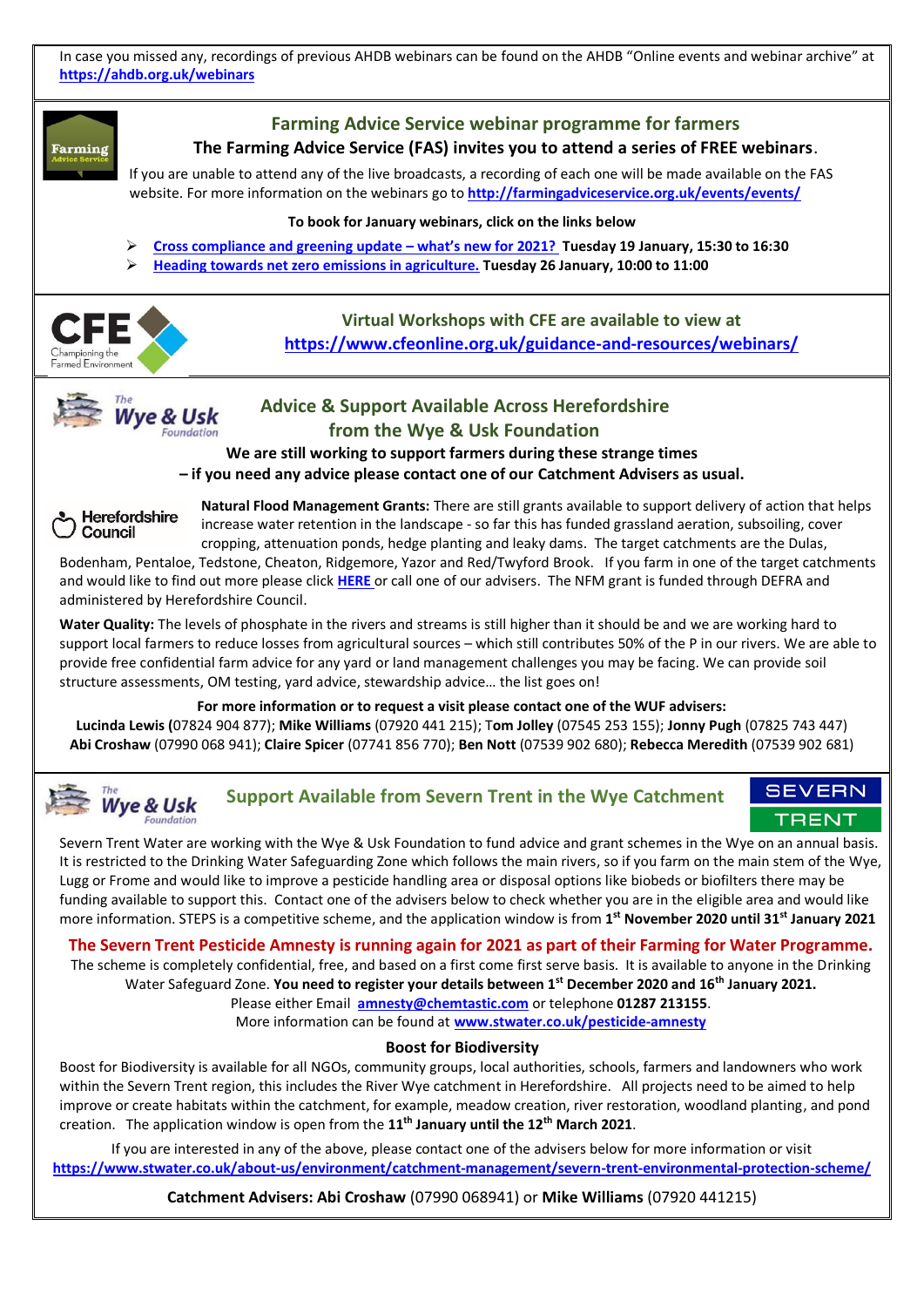## **Catchment Sensitive Farming (CSF)**



CSF are pleased to be offering **site visits** to advise farmers on ways that they can address issues with **water and air quality** in the Wye and Teme catchments. If you would like to find out whether your farm is eligible for this free advice, please get in touch with us via the contact details below so that we can confirm whether your farm is on our priority list.

#### **Some of the advice that we can offer includes:**

- *Making your farm infrastructure less risky to water and air quality.*
- *Reducing run-off and compaction around the farm.*
- *Methods to improve soil husbandry and soil health.*
- *Addressing nutrient management and pesticide handling.*

If your farm is on our priority list and you would like to consider getting grant funding from the **Countryside Stewardship Scheme** in 2021 to tackle issues associated with water/air quality, please get in touch with us. We have already had a lot of interest in the scheme and experience has shown that starting discussions with us early is likely to result in better applications.

| River Wye Catchment Sensitive Farming Officers |  |
|------------------------------------------------|--|
|                                                |  |

| <b>Rachel Bosanguet</b> | tel: 07770 331 669                              | email: rachel.bosanguet@naturalengland.org.uk |
|-------------------------|-------------------------------------------------|-----------------------------------------------|
| Sue Buckingham          | tel: 07833 095 708                              | email: sue.buckingham@naturalengland.org.uk   |
| Ollie Cooke             | tel: 07884 996 938                              | email: oliver.cook@naturalengland.org.uk      |
|                         | River Teme Catchment Sensitive Farming Officers |                                               |

**Wayne Davies** *tel: 01588 640 980 email: wayne.davies@naturalengland.org.uk* **Sally Powell** *tel: 07770 645 037 email: sally.powell@naturalengland.org.uk* **James Griffiths** *tel: 07812 240 896 email: [james.griffiths@naturalengland.org.uk](mailto:james.griffiths@naturalengland.org.uk)*

### **DEFRA consultation on the use of Urea - reducing Ammonia emissions from Urea fertilisers** The government has launched a **[consultation on reducing ammonia emissions from urea fertilisers.](http://web.nfuonline.com/ClickModels/Log?emailid=8701&destinationUrl=aHR0cHM6Ly9jb25zdWx0LmRlZnJhLmdvdi51ay9haXItcXVhbGl0eS1hbmQtaW5kdXN0cmlhbC1lbWlzc2lvbnMvcmVkdWNpbmctYW1tb25pYS1lbWlzc2lvbnMtZnJvbS11cmVhLWZlcnRpbGlzZXJzLw==)**

**The consultation is open until 26thJanuary 2021** and sets out three policy options for reducing ammonia emissions by regulating the use or sale of solid urea – liquid urea would be excluded from any new rules.

The three options being consulted on are:

- A ban on solid urea fertilisers
- A requirement to stabilise solid urea fertilisers with the addition of a urease inhibitor
- A requirement to restrict the spreading of solid urea fertilisers, allowable only from 15 January to 31 March

To have your say click **[HERE](https://consult.defra.gov.uk/air-quality-and-industrial-emissions/reducing-ammonia-emissions-from-urea-fertilisers/)**

## **COVID-19 Coronovirus – some useful links**

**Herefordshire Council**

**[Covid-19 support for farms](https://www.herefordshire.gov.uk/business-1/business-advice-support/13?documentId=540&categoryId=200145)**

#### **Herefordshire COVID-19 Engagement Working Group [Key Messages and FA](https://herefordshireruralhub.co.uk/key-messages-and-faqs-from-the-herefordshire-covid-19-engagement-working-group/)Q's**

#### **Covid-19 Farm Preventative Packs**

Following on from their webinars for farmers, Herefordshire Council have created an online Farm Preventative Pack. This pack is to help support local farms with resources such as training videos, signage and links to the relevant guidance. You can access the pack from the Council website **[CLICK HERE](https://www.herefordshire.gov.uk/downloads/download/2081/covid-19-advice-for-farms)**

**[Coronavirus testing in Herefordshire](https://www.herefordshire.gov.uk/coronavirus-3/stay-home-stay-safe/12) if you have symptoms**

#### **Marches Growth Hub**

Information on the advice and support being offered for **businesses**, **employers**, **[self-employed](https://www.marchesgrowthhub.co.uk/advice-and-support/coronavirus-information-for-businesses/)**.

**[Guidance for employers and businesses on working](https://www.gov.uk/guidance/working-safely-during-coronavirus-covid-19)** 

- for all types of businesses. Find out how to make

#### **AHDB**

**[Up to date coronavirus-related information &](http://www.ahdb.org.uk/coronavirus) advice** for Farmers and Growers

**APHA [TBHub](https://tbhub.co.uk/statutory-tb-testing-of-cattle-in-gb-during-the-covid-19-pandemic/) Red Tractor [COVID-19 Hub](https://assurance.redtractor.org.uk/covid-19-hub)**

## **Gov.UK**

**[COVID-19 Guidance, Support & Advice](https://www.gov.uk/coronavirus)**

**[Covid-19 Symptoms](https://www.nhs.uk/conditions/coronavirus-covid-19/symptoms/)**

**[Getting tested for Coronavirus](https://www.gov.uk/guidance/coronavirus-covid-19-getting-tested)**

**[Local restrictions: areas with an outbreak of](https://www.gov.uk/government/collections/local-restrictions-areas-with-an-outbreak-of-coronavirus-covid-19)  [coronavirus \(COVID-19\)](https://www.gov.uk/government/collections/local-restrictions-areas-with-an-outbreak-of-coronavirus-covid-19)**

**[safely during coronavirus](https://www.gov.uk/guidance/working-safely-during-coronavirus-covid-19)** your workplace COVID-secure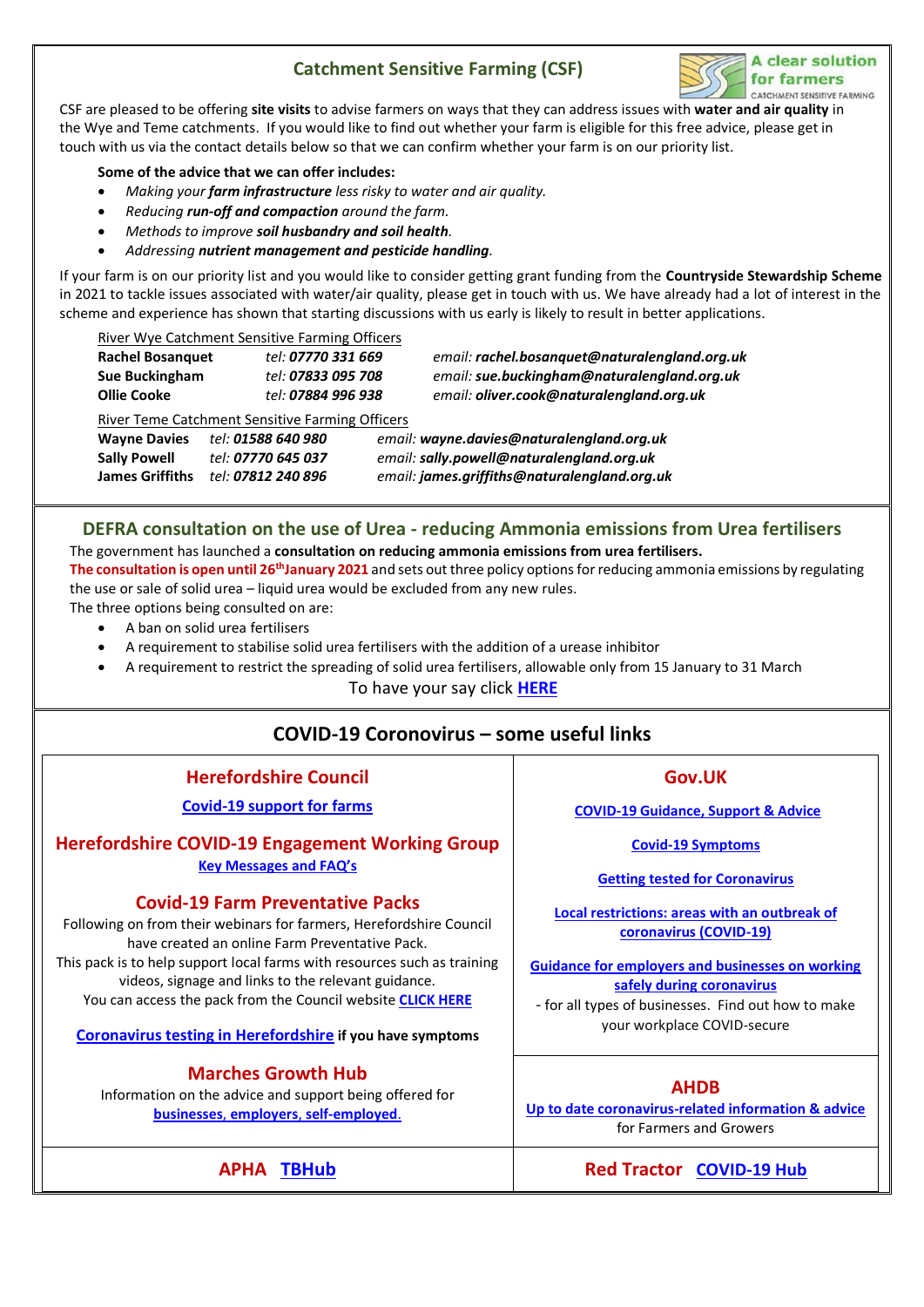### **Update on the 3rd round of the extended [Self-employed Income Support Scheme](https://www.gov.uk/guidance/claim-a-grant-through-the-coronavirus-covid-19-self-employment-income-support-scheme)**

The third grant will cover the 3-month period from November 2020 - January 2021. To make a claim for the third grant your business must have had a new or continuing impact from coronavirus between 1 November 2020 and 29 January 2021. **If you are eligible you can make a claim between 30th November 2020 and 29th January 2021.**

### **Update on the [Bounce Back Loan](https://www.gov.uk/guidance/apply-for-a-coronavirus-bounce-back-loan)**

There is still time to apply for the Bounce Back Loan. If you already have a Bounce Back Loan but borrowed less than you were entitled to, you can top up your existing loan to your maximum amount. **You must request the top-up by 31 January 2021. The scheme is open to applications until 31 January 2021.**

**The [Coronavirus Job Retention Scheme](https://www.gov.uk/government/publications/extension-to-the-coronavirus-job-retention-scheme/extension-of-the-coronavirus-job-retention-scheme) (furlough scheme)** has been extended until **30th April 2021.**



## **The Prince's Countryside Fund/HFYFC Training Grants**

As some social distancing and Covid-19 restrictions are being eased, a limited amount of training is starting to be offered, so if you are able to get something booked up, and are eligible to apply for this funding, please contact **Frances** at **Herefordshire Rural Hub** to request an application form.

The funding is easy to access. All you need to do is select which course you would like to go on and complete the application form. If your application is approved you will be able to reclaim **70%** of your training and test costs, up to a maximum of **£250**. **Applicants must be a current member of HFYFC or a past HFYFC member (up to 40 yrs old).**

The fund will support training that will; *improve your employability, increase or improve your skill set, improve your safety or allow you to undertake extra responsibility in your current job.*

Whatever training you are applying for, **please ensure that you submit your application form in good time before your course is due to take place, as training cannot be funded retrospectively.**

For any queries or to request an application form, please email Frances at **admin@herefordshireruralhub.co.uk**

## **The Jack Hughes Fund - administered by Herefordshire Community Foundation**

The Jack Hughes Fund is available to farmers and farm staff aged over 40 years working on a **Herefordshire** farm. The amount of funding available is up to a maximum of 70% of the course cost to an overall maximum of £200.

**The programme is available for farmers and farm staff aged over 40** (limited to one family member/employee per farming business per year).

It will specifically provide funds to support those who require:

- retraining or upskilling as they are leaving the industry
- training to support a new farm diversification enterprise
- training or business support for succession planning

#### **Funding will also be available for farm related training courses (examples below)**

- Safe use of pesticides PA1, PA2, PA6
- Rodent control on farms
- Emergency first aid
- Food safety (Basic Food Hygiene)
- Chainsaw Maintenance & Cross Cutting (CS30)
- **Other courses will be considered on application**

**The funding is easy to access, but please note that the project will not support training retrospectively & places will be limited. Applicants need to be resident in Herefordshire.**

For further details or an application form contact the **Herefordshire Community Foundation**

The Fred Bulmer Centre, Wall Street, Hereford, HR4 9HP. Email: **administrator@herefordshirecf.org** [Phone:](https://www.google.co.uk/search?biw=1037&bih=468&q=herefordshire+community+foundation+phone&stick=H4sIAAAAAAAAAOPgE-LRT9c3LDQztzQrKM_S0s9OttJPzs_JSU0uyczP08_Oyy_PSU1JT40vSMxLzSnWz0gsji_IyM9LtQKTALQjNoRBAAAA&sa=X&ved=0ahUKEwj1hcGNqJzTAhVrL8AKHcp3Bk4Q6BMIejAS) [01432 272550](javascript:void(0)) Website: **[www.herefordshirefoundation.org](http://www.herefordshirefoundation.org/)**

| <b>Herefordshire &amp; Ludlow College</b>                                             |                                                                                       |  |  |
|---------------------------------------------------------------------------------------|---------------------------------------------------------------------------------------|--|--|
| Tel: 0800 032 1986 Email: enquiries@hlcollege.ac.uk Website: www.hlcollege.ac.uk      |                                                                                       |  |  |
| All courses are held at Holme Lacy Campus, Holme Lacy, HR2 6LL                        |                                                                                       |  |  |
| <b>Course</b>                                                                         | Course dates in 2021                                                                  |  |  |
| CS30 Chainsaw Maintenance & Crosscutting 2 days + assessment                          | $20th - 21st$ January<br>$10^{th}$ – $11^{th}$ February                               |  |  |
| CS31 Felling & Processing Trees up to 380mm 3 days + assessment                       | 22nd - 24th February                                                                  |  |  |
| CS30/31 Maintenance, Cross-cutting & Felling Trees up to 380mm<br>5 days + assessment | $8th - 12th$ March                                                                    |  |  |
| CS32 Felling & Processing Trees over 380mm 3 days + assessment                        | $27th - 29th$ January                                                                 |  |  |
| CS38 Accessing a Tree Using a Rope and Harness 5 days + assessment                    | $15^{\text{th}} - 19^{\text{th}}$ February<br>$12^{\text{th}} - 16^{\text{th}}$ April |  |  |
| CS39 Aerial cutting of trees using free fall technique 3 days + assessment            | $6^{th} - 8^{th}$ April                                                               |  |  |
| Safe Use of Pesticides – Foundation Module PA1                                        | 23 <sup>rd</sup> March<br>12 <sup>th</sup> January                                    |  |  |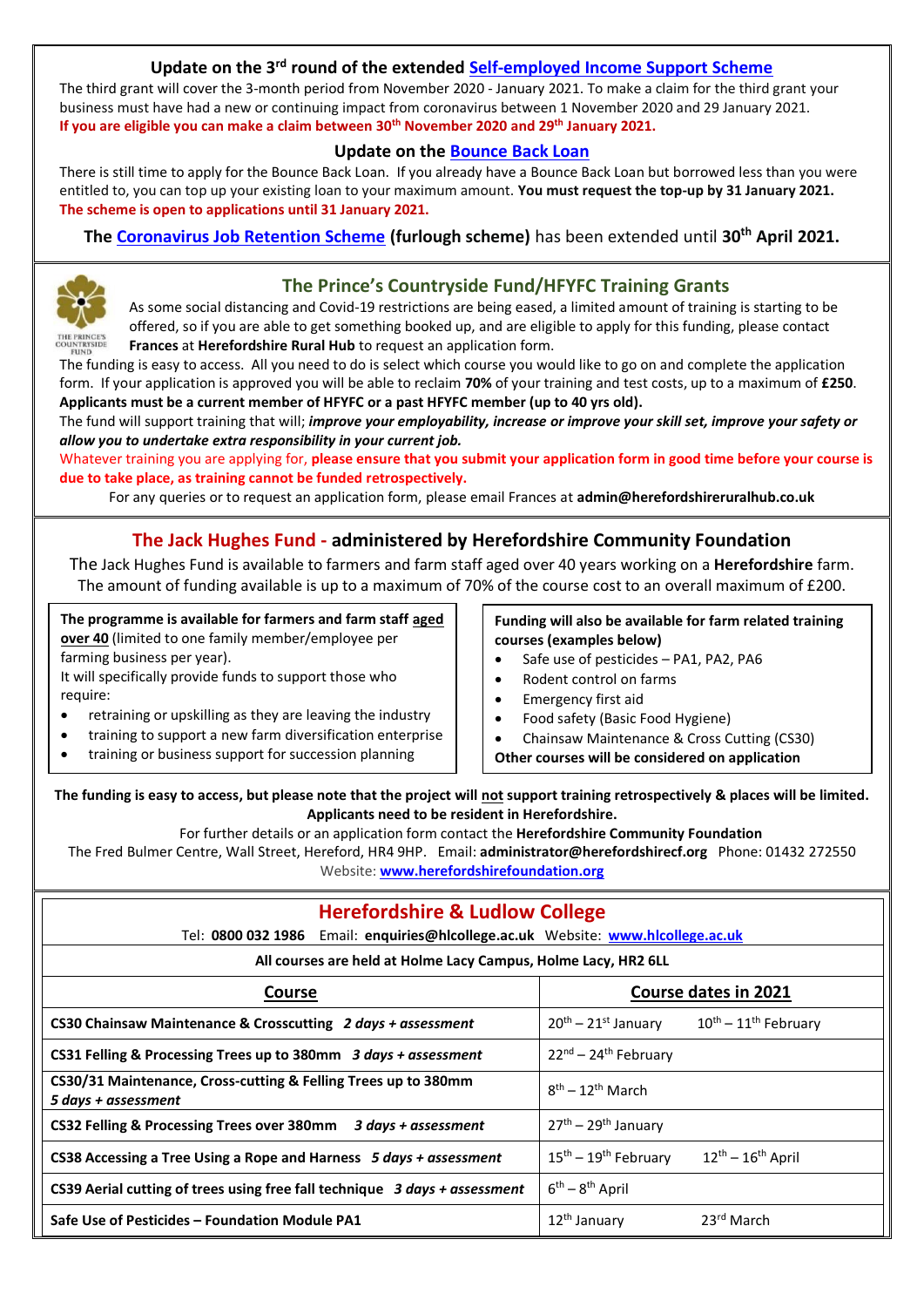| Safe Use of Pesticides - Ground Crop Sprayers PA2 | 8 <sup>th</sup> April    |                          |                        |
|---------------------------------------------------|--------------------------|--------------------------|------------------------|
| Safe Use of Pesticides - Handheld Applicators PA6 | 13 <sup>th</sup> January | 19 <sup>th</sup> January | 24 <sup>th</sup> March |
| Tractor Driving $13 - 16$ year olds               | tbc                      |                          |                        |

#### **Courses run subject to demand**

(some courses can be run off-site at your own venue subject to numbers – please contact the college for information and prices). Ground based Chainsaw Refresher <> Maintain & Operate your Chainsaw (Hobby User) Safe Use of Brushcutters & Strimmers <> PA6 Handheld Applicators Refresher PA6AW Handheld Applicator in or near Water <> PA4 Slug Pellet Applicator Safe use of Vertebrate Pest Control – Rodents (Rats & Mice). <> Safe use of Vertebrate Pest Control – Aluminium Phosphide ATV Handling (Experienced Operators). <> Tractor Driving & Handling (Adults)

Rough Terrain Telehandler <> Safe use of Manually Fed Wood-Chipper

## **7Y Training Services**

**7Y Training Centre, Wharton Farms, Wharton, Leominster, HR6 0NX Contact: Paula Strangwood** Email: **[paula@7ytraining.co.uk](mailto:paula@7ytraining.co.uk)**

#### **Covid-19 Safe Practise Instruction for 7Y Training Centre Courses**

How we are making training safe for you and your candidates

We will be implementing the following measures to keep your candidates and our employees safe:

- 1. If a candidate has any of the symptoms of COVID-19 (e.g. new persistent cough, high temperature, loss or change to sense of smell or taste) they must not attend training. We will provide a free transfer to a future course
- 2. We will implement social distancing measures between everyone at all times during the course and request the same of candidates during refreshment and toilets breaks. To do this we have reduced class sizes.
- 3. Each candidate will receive a welfare pack on arrival which consists of personal hand-sanitiser, gloves, tissues, face mask and a pen. These packs (as with all course paperwork) have been quarantined for 7 days.
- 4. We have changed our training rooms around to ensure that trainers and candidates do not touch and can remain socially distanced during practical sessions
- 5. We will operate a 1:1 candidate to manikin ratio for First Aid courses for CPR practice and will maintain our rigorous manikin cleaning protocols

#### **Please register your interest for any of the following courses:**

| Course                                                          | <b>Dates</b> (subject to change if<br>numbers are low) | Venue      |
|-----------------------------------------------------------------|--------------------------------------------------------|------------|
| C & G Safe Use of Pesticides (PA1) Max 6 candidates per course  |                                                        | Leominster |
| C & G Ground Crop Sprayer (PA2) Max 4 candidates per course     | January dates available                                | T.B.C      |
| C & G Ground Knapsack Sprayer (PA6) Max 4 candidates per course |                                                        |            |
| First Aid at Work (3 days)                                      | $11^{th} - 13^{th}$ January                            | Leominster |
| First Aid at Work Refresher (2 days)                            | $21^{st}$ – $22^{nd}$ January                          | Leominster |
| <b>Emergency First Aid at Work (1 day)</b>                      | 26 <sup>th</sup> January<br>27 <sup>th</sup> January   | Leominster |
| <b>Chainsaw Maintenance &amp; Cross-Cutting</b>                 | Email Paula for dates/costs                            | Leominster |

#### **The following Machinery and Equipment courses can be run for either Novice, Refresher or Experienced candidates Please contract Paula to register your interest.**

Lantra Rough Terrain Telescopic <> Rough Terrain Telescopic over 9m <> ITSSAR Counterbalance ITSSAR MEWP Scissor Lift <> ATV's Sit-Astride Quad Bikes <> 360 Excavator (below 5 tonnes)